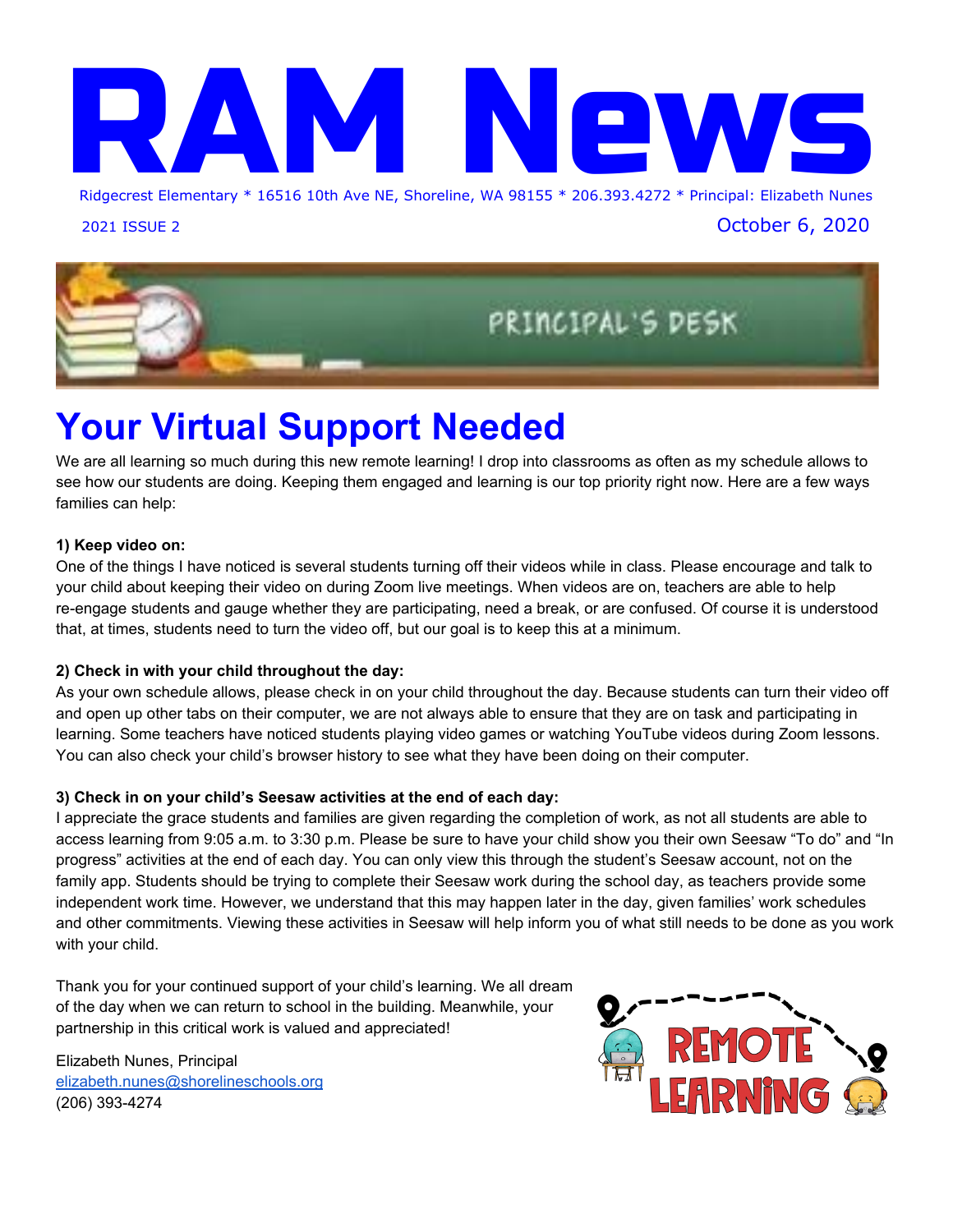

# A Note from the Attendance Office

Beginning on October 5, all schools in Washington will begin marking absences from remote learning as excused or unexcused in accordance with rules set by the Office of Superintendent of Public Instruction (OSPI). An absence can be excused for any previously allowable reason and any COVID-19 related circumstance with the student or family member. A student's parent/guardian can excuse an absence by calling or emailing our school attendance secretary within five (5) days of the absence. Our school's attendance secretary can be reached at rc.attendance@shorelineschools.org or 206-393-1493.

Below are two common questions and answers about how students can demonstrate attendance in the remote learning environment. You can also find more informatio[n](https://www.shorelineschools.org/Page/7622) [HERE](https://www.shorelineschools.org/Page/7622). If you have any additional questions, please feel free to contact our attendance secretary.

#### **Can a student demonstrate attendance before or after regular school hours?**

Yes. OSPI recommends that school districts provide multiple methods for students to access learning, outside of and beyond participation in live synchronous lessons. Our school district will count a student present if they engage in asynchronous activities, in place of a live scheduled session. This can include a student attempting an assignment, logging on for a part of the class, or asynchronously demonstrating participation. Students are encouraged to watch live teaching when possible.

#### **Can a student demonstrate attendance over the weekend for the previous week?**

Yes. Our schools will provide flexibility for families unable to log into live sessions due to internet access, bandwidth, access to childcare, other family obligations and work schedules. If your child is not able to engage on a daily basis, you should contact our office to share that information in order to develop a plan to track their attendance.

Thank you.

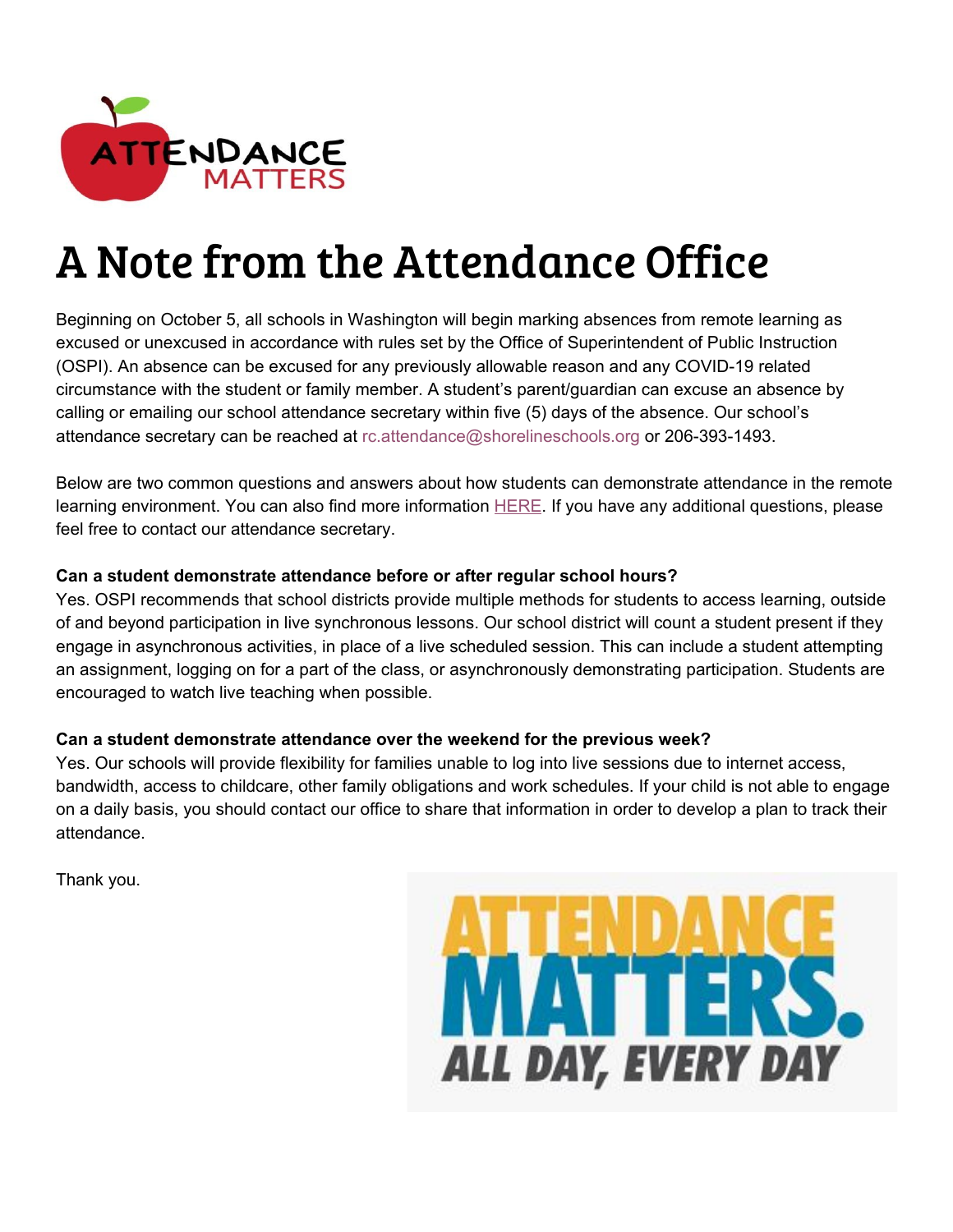# Calendar of Events

#### **OCTOBER**

12 Indiginous People's Day

Black and Brown Families Town Hall Webinar, 6:30 PM to 7:30 PM Go to [www.shorelineschools.org](http://www.shorelineschools.org/) to register for this event!

- 13 RC PTA Meeting and SIP Presentation on Zoom, 6:30-8pm
- 19 School Board Meeting, 7pm

#### **NOVEMBER**

- 1 Daylight Saving Time Ends -- turn clocks BACK one hour
- 2-6 Fall Conferences
- 3 Election Day -- Don't forget to vote!
- 11 Veterans Day -- No School
- 25 Half Day Release
- 26-27 No School -- Thanksgiving Break



30-Dec 11 Holiday Baskets Food and Teen Gift Drive **to register for a basket, see form on last page of this newsletter or contact our Family Advocate, Evangelina Vederoff @ 206-393-1495**



Last week when my son Mathis was getting ready for a swim lesson, with my wife teaching a piano lesson in our living room and another 6 year old child sitting on my couch, Mathis came out of the bathroom with little more than his birthday suit on. He had a very small towel covering the front part of his waist (thank goodness for that at least) while walking to the living room to see if his swim suit was in there. Standing in the kitchen I shrieked and ran into the living room and blocked his path preventing the people in the room from really seeing what was going on. It's one of those things that in the end isn't that big of a deal but not something you would really want to have happen. But it did bring something very important to mind.

We have all heard some of the nightmarish scenarios some people have had the misfortune of experiencing, such as unintended activities going on in front of a zoomed in audience or conversations that maybe we

thought were muted but that actually were not. I even heard the story of someone taking a computer to the bathroom and forgetting to turn off their camera and mute their microphone. These situations can be really unfortunate and embarrassing. So I just wanted to take this opportunity to remind everyone that when your 2nd grade child is "in class" and their camera and microphone are on that you as the adult in the house are also in the classroom with your child and probably twenty or so other children. If you are saying something or doing something while your child is in the room and in class, be wary of what you are saying or doing because you may well have a lot of little ones listening in as well. Happy Zooming and stay safe, friends.

Nathan Christian Dean of Students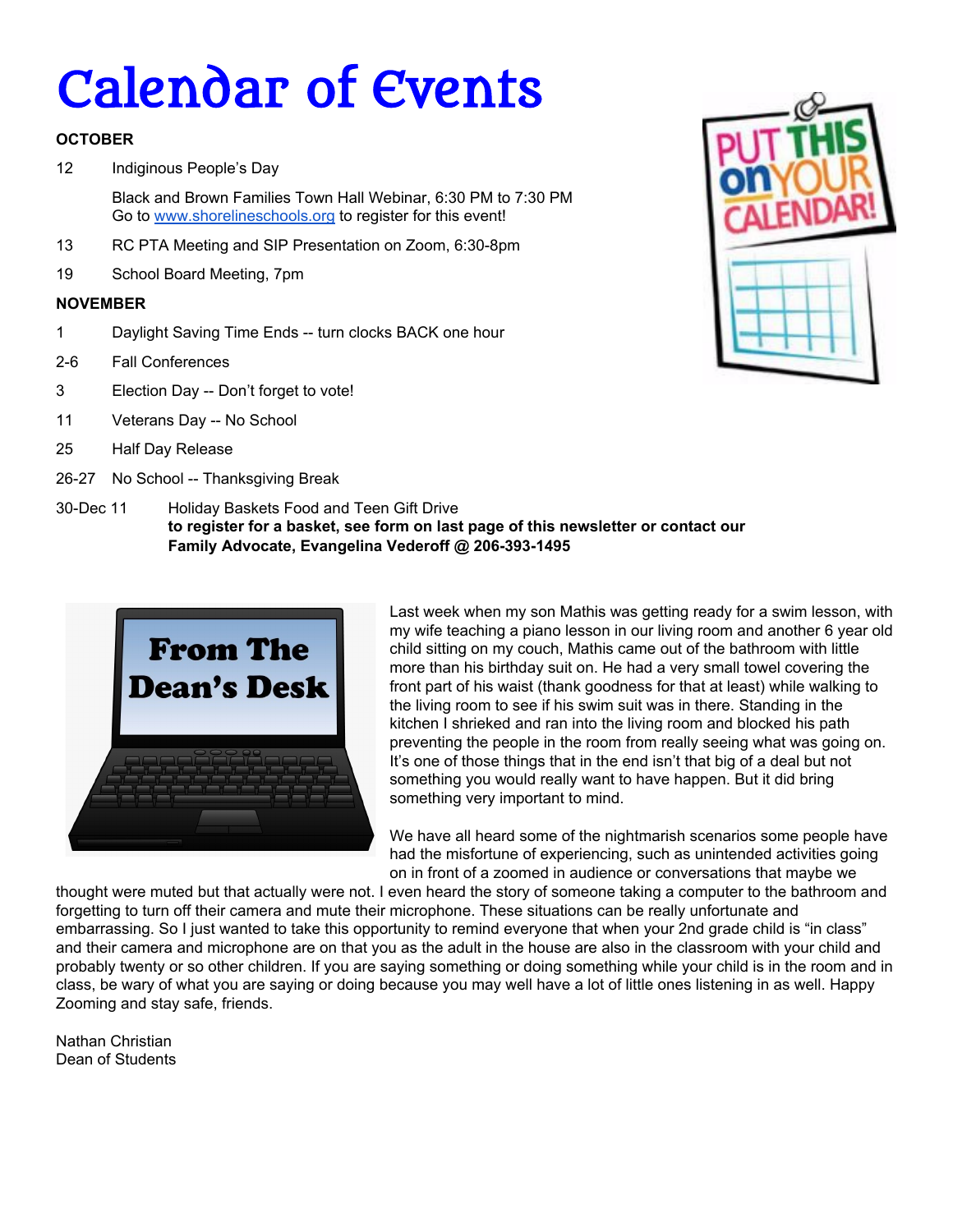# **RC Equity Team**

Hello Ridgecrest Rams,

I am writing to introduce our school's equity team. These school site teams were developed a few years ago to examine the inequities that exist within our systems and communities and the impact that was having on our students.

This committee believes that working on dismantling the racially biased educational system is imperative for the success of our students. The status quo regarding racial disparities in student academic and social/emotional success in schools requires a structural change. We will support and engage staff in this work through conversations and professional development on culturally responsive teaching and issues of race and equity. Our goal is to normalize these conversations, develop a more common language, and identify strategies that staff can use to better educate students and support families.

We are committed to ensuring our instructional practices serve the needs of all students and families while creating a welcoming, safe and inclusive school environment. We look forward to welcoming parent representatives and student leaders to collaborate in this work. You are welcome to email me (andrew.eller@shorelineschools.org) with questions or comments for the equity team.

Sincerely,

#### **Your Equity Team**

Elisabeth Heftel, Parent Selam Ghebrehiwet, Parent April Brown, Kindergarten Monica Bender, 1st Grade Deborah Wickliff, 2nd Grade Rachel Roberson, 3rd Grade Andrew Eller, 4th Grade and Equity Lead Dominic Sickich, Counselor Sheryl Lundahl, Multilingual Learner Teacher Joanna Freeman, Librarian Nathan Christian, Dean Elizabeth Nunes, Principal Joshua Frank, Instructional Coach

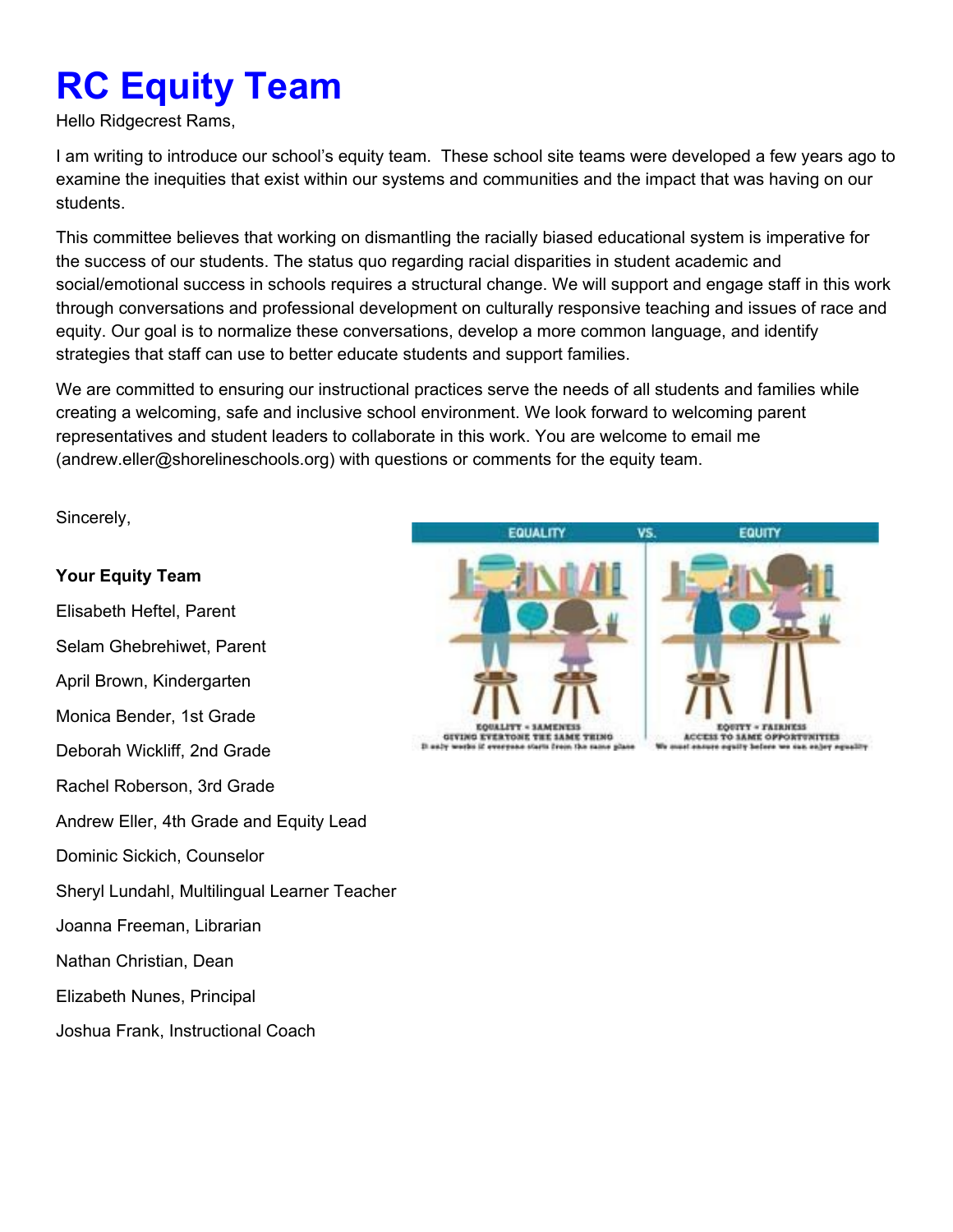Nurse Motes?

Greetings RC Families,

Flu vaccinations are vitally important this fall. With Covid-19 still in the community, hospitals and physicians are concerned about overwhelming the health care system. The best way to avoid the flu is to receive the vaccination. Doctors recommend everyone over the age of 6 months get vaccinated, including pregnant women and those with chronic health conditions such as diabetes, asthma, heart and lung issues, and weakened immune systems. Those persons under the age of two, pregnant or with a chronic health condition are at higher risk for serious flu illness. Consult your doctor if you are considered at a higher risk before vaccination.

Please ask people in your life to get a flu vaccination. If the flu is contracted after receiving the flu vaccine, the symptoms are often milder.

Note: Children under the age of 8 years may need 2 doses of the vaccine one month apart.

Flu symptoms are: cough; sore throat; sneezing; fever; runny/stuffy nose; body aches; chills; tiredness; diarrhea; and vomiting.

These symptoms are very similar to Covid-19. If you have these symptoms, please contact your doctor for guidance.

Easy ways to stay healthy:

- Wash your hands often with soap and water, or use alcohol-based hand cleaners (over 60% alcohol).
- Wear a mask when out in public.
- Avoid touching your eyes, nose, or mouth. Touching these areas spreads germs.
- Avoid close contact with people (6 feet apart).
- Get plenty of rest.
- Cover your nose and mouth with your sleeve or a tissue when you cough or sneeze.
- Stay home from work and school if you are sick until at least 24 hours after your fever is gone.

To obtain a flu vaccination: schedule an appointment with your doctor or go to <https://vaccinefinder.org/>

#### Sources:

- 1[.https://www.kingcounty.gov/depts/health/communicable-diseases/immunization/flu-season.aspx](https://www.kingcounty.gov/depts/health/communicable-diseases/immunization/flu-season.aspx)
- 2. <https://www.kingcounty.gov/depts/health/communicable-diseases/immunization/flu-season/for-families.aspx>
- 3. <https://www.cdc.gov/flu/index.htm>

#### Nurse Joan and Nurse Stacey

[joan.forbush@shorelineschools.org](mailto:joan.forbush@shorelineschools.org) and [stacey.chesnut@shorelineschools.org](mailto:stacey.chesnut@shorelineschools.org) 206-393-4276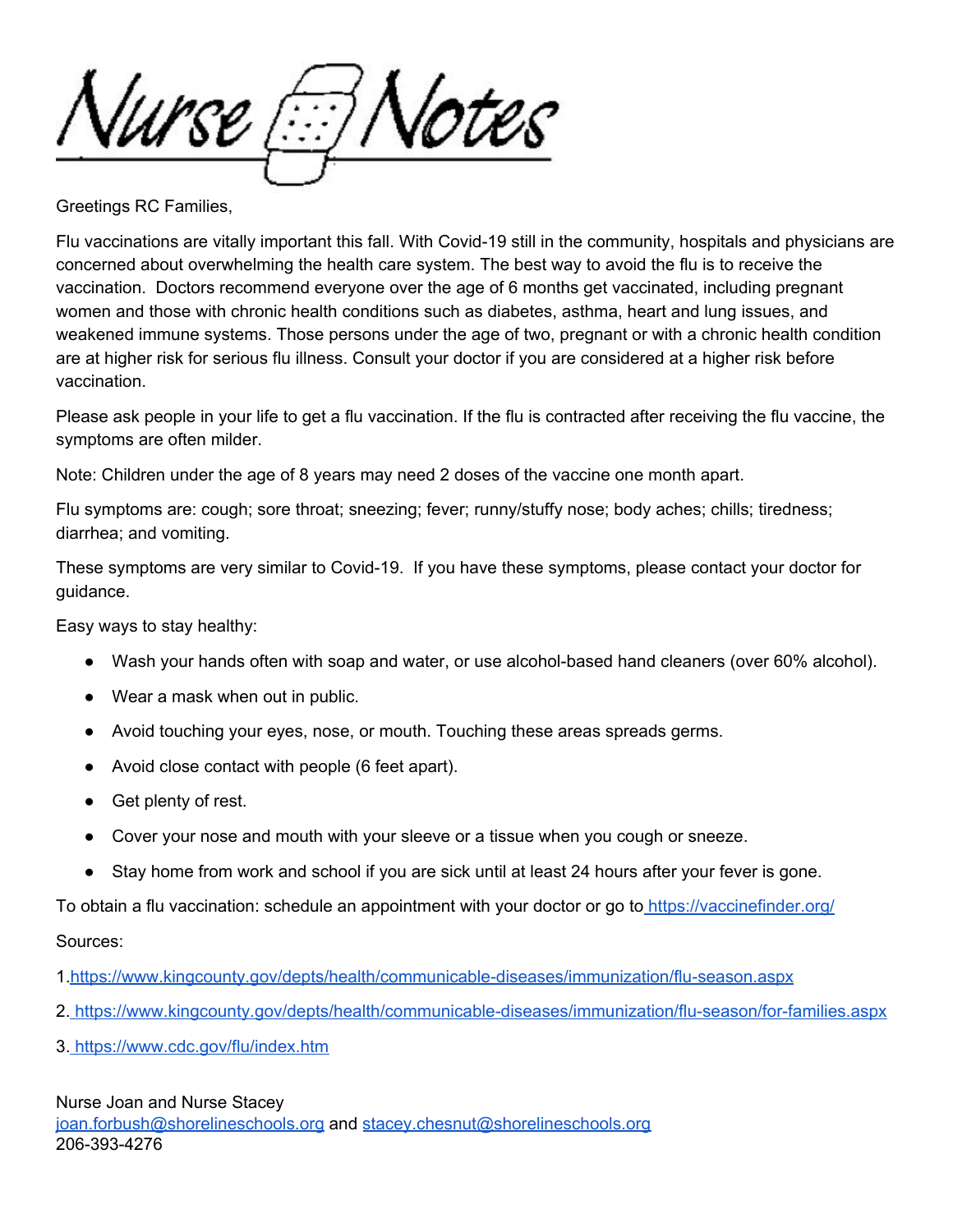# **Halloween: Knowing Better Means Doing Better**

We are constantly assessing our work and its impact on our students and school community. One of our primary goals at Ridgecrest is to be inclusive, respectful of the diverse population of families we serve. To ensure that we are creating an environment of inclusiveness, we are joining with other schools in Shoreline and across the country in not celebrating the Halloween holiday. Halloween celebrations are exclusionary for students who come from certain cultural or religious backgrounds. In the past, such families have opted out of school during our Halloween activities. We want to ensure that each of our students is engaged every day at school. We will not be having a virtual Halloween parade or party, Halloween activities in Seesaw, or inviting students to wear Halloween costumes in class. This decision is based on answering the district's essential question: "How will we put into place structures, routines, and rituals for creating intellectually and socially safe classrooms and school communities where all students are engaged in challenging and meaningful work?" If you do celebrate Halloween as a family outside of the school day (in whatever form that may take during the pandemic), we wish you a happy and safe time.



The Life Skill for October is:

## **Cooperation**

co·op·er·a·tion

/kōˌäpəˈrāSH(ə)n/

noun

the process of working together to the same end

Cooperation

**Together** Everyone Achieves More

# IDGECREST LIFE SKILLS